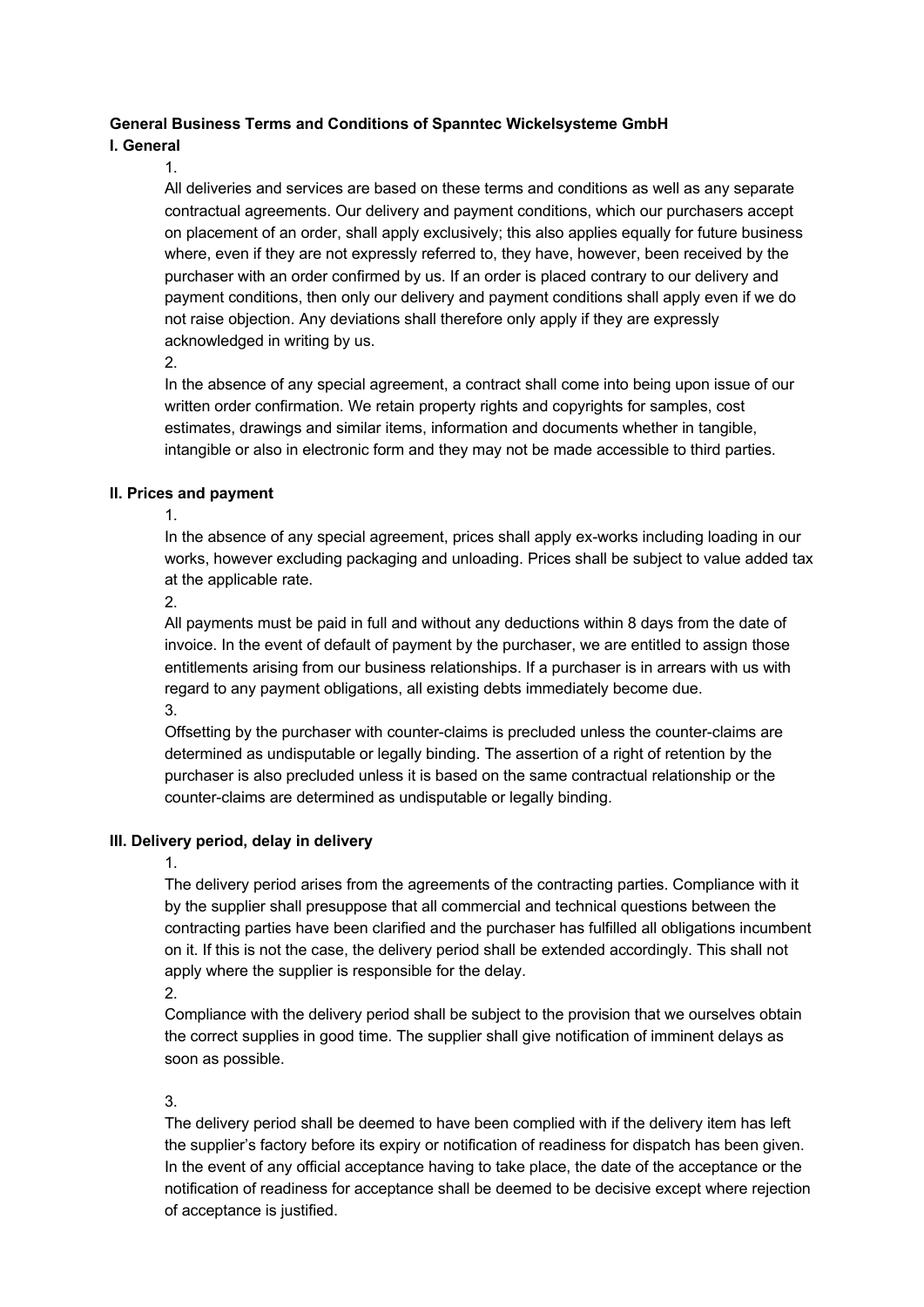4.

If the dispatch and the acceptance of the delivery item are delayed for reasons for which the purchaser is responsible, he will be charged for the costs thus arising from, starting one month from notice of readiness for dispatch or acceptance.

5.

If the non-compliance with the delivery period is due to force majeure, industrial disputes or any other events outside the supplier's area of influence, the delivery period shall be extended accordingly. The supplier shall notify the purchaser without delay of the beginning and the end of any such conditions.

6.

The purchaser can withdraw from the contract without giving notice if the entire service is rendered completely impossible before the transfer of risk. The purchaser may additionally withdraw from the contract if part of the delivery of an order is rendered impossible and he has a justified interest in refusing the partial delivery. If this is not the case, the purchaser must pay the applicable contractual cost of the partial delivery. The same shall apply in case of an inability of the supplier to perform. If the inability or impossibility on part of the supplier occurs during a delay in acceptance or if the purchaser is solely or largely responsible for these circumstances, he shall remain bound to provide consideration.

7.

If the purchaser sets the supplier a reasonable period of time in which to perform with due consideration of the statutory exceptional cases and if this period of time is not complied with, the purchaser has the right to withdraw within the terms of the statutory provisions.

# **IV. Transfer of risk, acceptance**

#### 1.

The risk shall be deemed to have passed over to the purchaser when the delivery item has left the supplier's factory, even if part deliveries are made or if the supplier has assumed other services such as delivery costs or carriage and installation. Where acceptance is to take place, this shall be deemed the determining factor with regard to the transfer of risk. It must take place on the date of acceptance, alternatively following the supplier's notification of readiness for acceptance. The purchaser may not refuse acceptance where a minor defect is present. In the event of delay or failure of the dispatch or acceptance on grounds for which the supplier is not responsible, the risk will be transferred to the purchaser from the day of notification of dispatch or readiness for acceptance. The supplier shall undertake to take out those insurance policies demanded by the purchaser at the purchaser's expense. Partial deliveries shall be admissible where reasonably acceptable for the purchaser.

# **V. Retention of title**

1.

The product shall remain the property of the supplier up to entire fulfillment of all account balance due payments (including all balance demands from the current account) which are due to the supplier from the purchaser for any legal reason either now or in the future. Any processing or reforming shall always be carried out for the supplier as the manufacturer, but without entailing any obligation for the supplier. Should the supplier's title lapse due to combination, then it is agreed now that the title of the purchaser to the uniform item shall be proportionately transferred to the supplier. The purchaser shall safeguard the title of the supplier without any charge. Goods to which the supplier retains title are designated below as reserved goods.

2.

The purchaser shall be entitled to manufacture and sell the reserved goods within regular business provided he is not in default. Pledging or collateral assignments are inadmissible.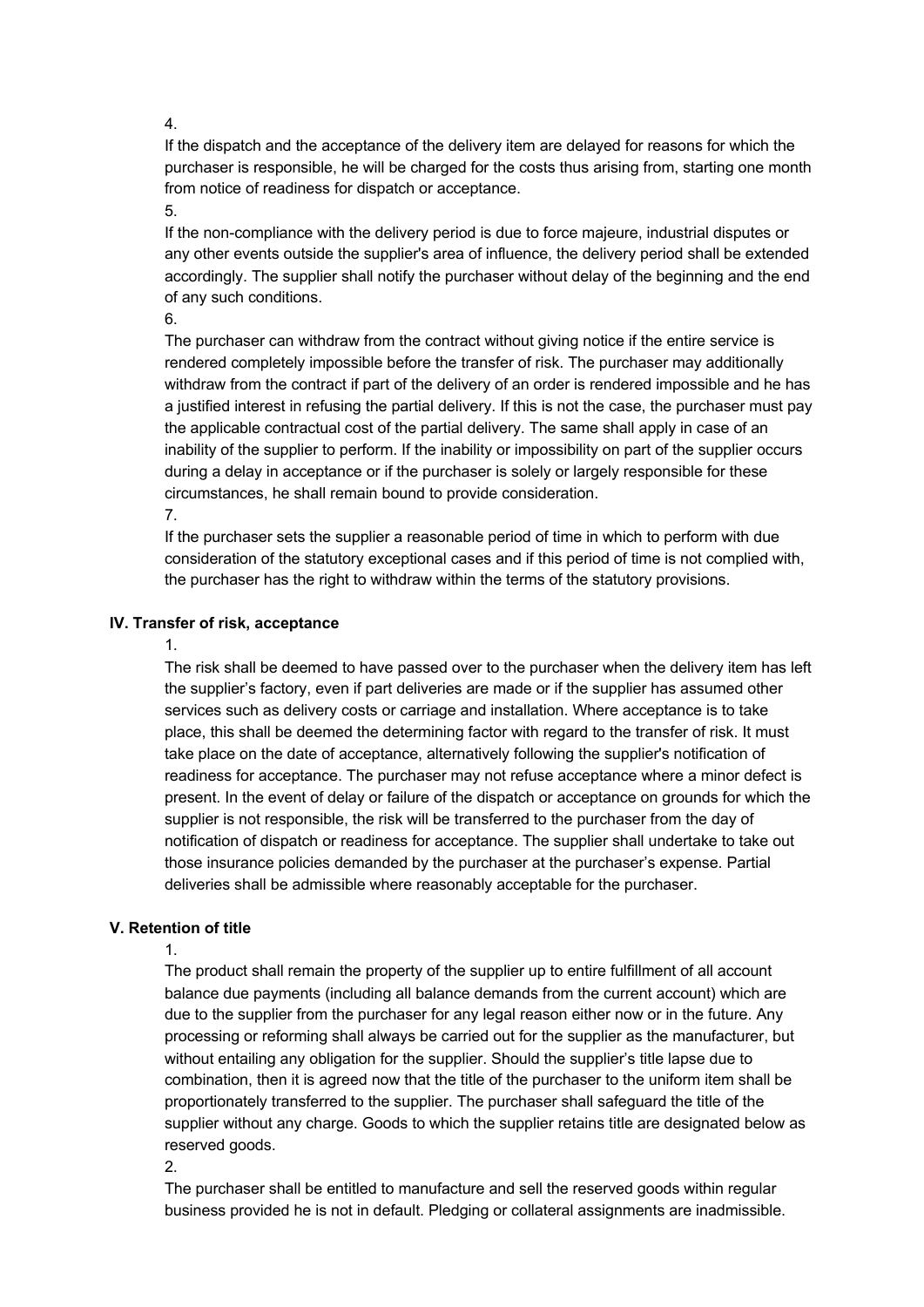Any claims resulting from resale or another legal argument concerning the reserved goods shall now be ceded entirely by the purchaser to the supplier by way of security. The supplier grants the revocable authorization to the purchaser to collect the claims assigned to the supplier on its own behalf for the supplier's account. This authorization for collection can only be revoked if the purchaser does not correctly meet his payment obligations.

3.

In the event of access by third parties to the reserved goods, in particular through any pledges, the purchaser shall inform them of the ownership of the supplier and shall notify the supplier immediately so that the supplier is able to enforce his property rights. Where a third party is incapable of recompensing the supplier for any legal or extra-judicial costs accrued in this context,

the purchaser shall bear liability for such costs.

4.

In the case of conduct on the part of the purchaser which is in breach of the contract, in particular in the case of default in payment, the supplier shall be entitled to withdraw from the contract and to demand restitution of the reserved goods.

5.

A withdrawal from the contract is not necessary in order to enforce the retention of title.

# **VI. Claims for defects**

1.

All such parts must be repaired or replaced in a fault-free condition at the discretion of the supplier which have proven to be faulty as a result of a circumstance prior to the transfer of risk. Notice of the discovery of such defects shall be reported to the supplier without delay and in writing. Any replaced parts shall become the property of the supplier. 2.

After consulting the supplier, the purchaser shall provide the necessary time and opportunity for the supplier to perform all repairs and replacement deliveries deemed necessary by the supplier, otherwise the supplier shall be exempt from liability for any consequences which thus arise. Only in urgent cases that endanger the operational safety and to avoid disproportionately greater damage, in which cases the supplier must be notified immediately, does the purchaser have the right to eliminate the fault himself or have it eliminated by third parties and to demand compensation for the necessary expenditure. Of those direct costs arising from the repair or replacement delivery, the supplier shall, where the complaint proves to be justified, bear the cost of the replacement part including shipping costs and the costs of dismantling and assembly and the costs of providing any necessary fitters provided that no unreasonable burden is imposed on the supplier.

3.

The purchaser shall have the right within the terms of the statutory provisions to withdraw from the contract if the supplier, taking into account the statutory exceptions, allows a legally reasonable deadline, set for improvement or replacement due to a defect of quality, to elapse without success. In the case of a minor defect, the purchaser shall merely have the right to reduce the contract price. The right of reduction of the contract price shall otherwise be precluded.

4.

No guarantee is granted particularly in the following cases: Unsuitable or incorrect use or commissioning by the purchaser or third parties, natural wear, incorrect or negligent treatment, incorrect maintenance, unsuitable operating materials, chemical, electro technical or electrical influences provided the supplier is not responsible for them. If a defect is rectified improperly by the purchaser or a third party, no liability will be borne for the resultant consequences. The